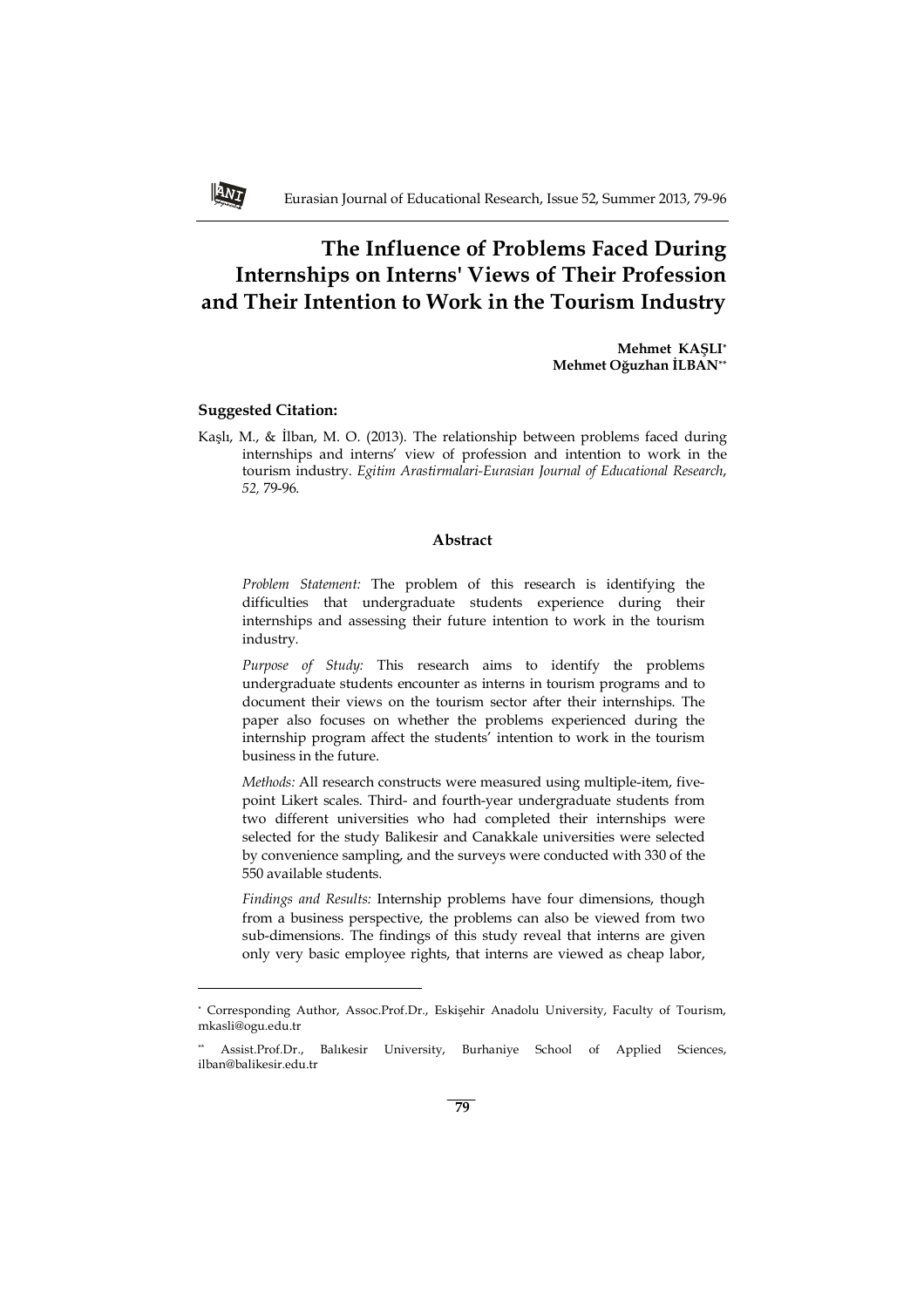and that the service business does not contribute to the professional development of interns. All these issues negatively influence interns' motivation. The results of Structural Equation Modeling (SEM) show that problems encountered during internships negatively affected the students' attitudes toward tourism-related jobs, which in turn undermined their intention to work in this business in the future.

*Conclusions and Recommendations:* The findings of the study indicate that the problems faced during internships have implications both for universities and businesses. Contemporary internship practices necessitate reconsideration by universities. Moreover, the findings show that the business sector does not provide the necessary attention, compensation, and professional conditions to trainees. Collaboration with educational institutions is necessary in order to improve the relationship between interns and tourism enterprises. The managers of tourism enterprises should understand that the interns are required to be there by their schools and that their opinions are shaped by this fact. Consequently, the managers should adopt a more friendly approach to interns, which will yield more positive responses and make the students feel more comfortable in the work place. The study was limited to third and fourth year undergraduates from Schools of Tourism and Hotel Management in Balikesir and Çanakkale because of time and cost issues, which also influenced the data collection.

*Key Words:* internship problems, intention to work, higher education, tourism industry

Through internships, undergraduate students take their first steps into a profession and begin to apply the theoretical knowledge acquired during their education to real life situations. The skills taught at school do not go beyond theories unless they are practiced. However, students may not know how to use the knowledge gained from a specific subject, and knowledge that is not used is forgotten. Internships provide students with opportunities to practice what they have learned in the classroom, gain a greater understanding of the industries' requirements, test career choices, and develop important hands-on workplace skills (Walo, 2001). Through internships, undergraduates can gain perspective on their future career. Additionally, the internship can be regarded as a complement to their education. Hence, it is essential that the internship process be elucidated as part of students' education and experiences. If the students gain experience through the two parts of their education, then educational goals will be easier to achieve and students will be better prepared to enter their field. Studies about internships are insufficient. Identifying the problems that undergraduate students experience during their internships is a necessary first step to solving such problems and will help to maximize the contribution an internship can have to a university education.

An implication of the issues faced by interns is the development of negative perceptions of the business and thus an unwillingness to work in the tourism industry after graduation. Student interns who were interviewed stated that, given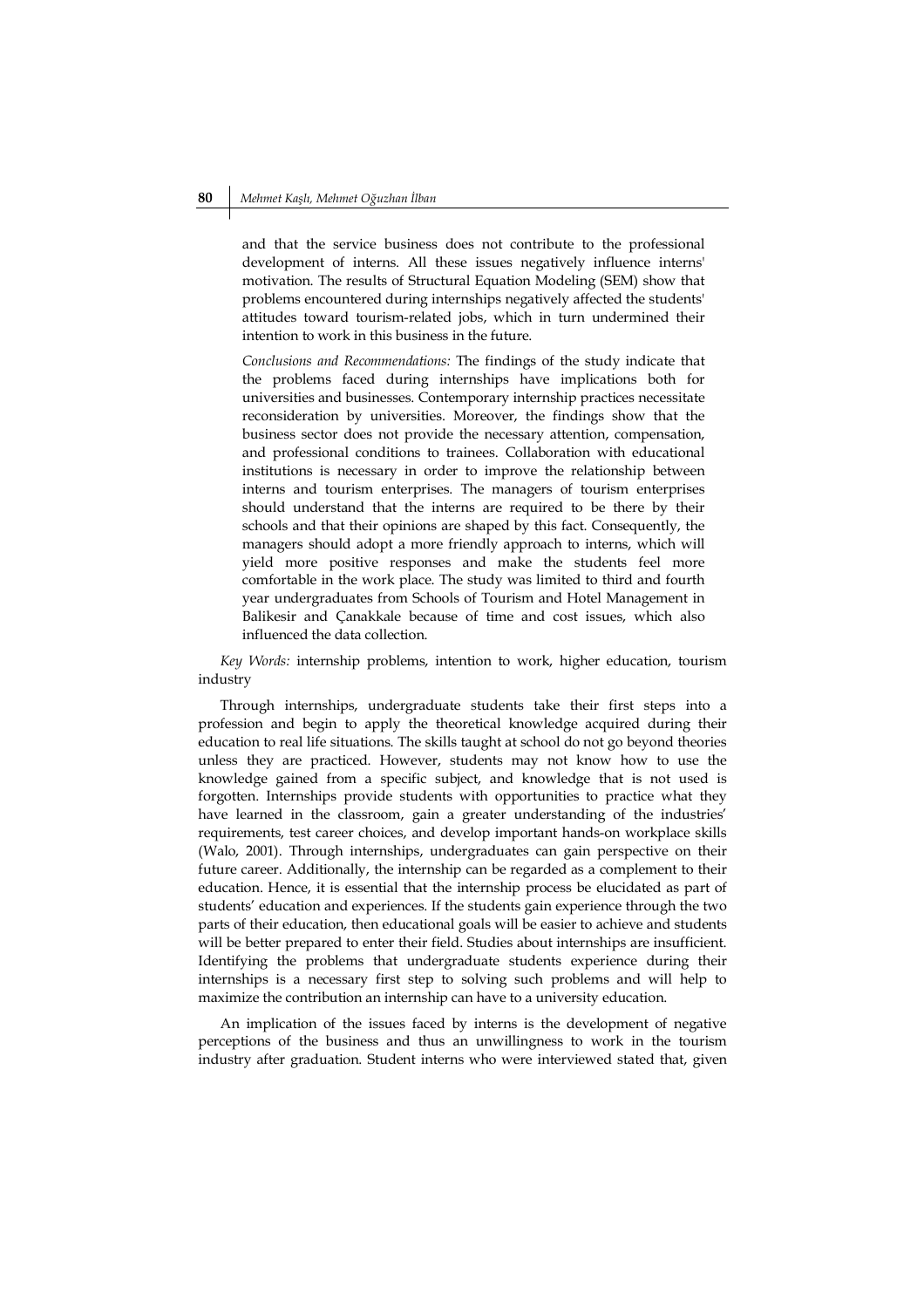the problems they encountered, they would not work in the tourism industry after graduation (Hacıoğlu, Kaşlı, Şahin & Tetik, 2008). If these problems are identified and the findings shared with the businesses' representatives, then students' internship problems can be lessened. This may lead to positive changes in perception of the tourism sector. Consequently, an important national resource for university education will be saved, and better tourism services will be available from individuals working in their own area of expertise. An internship is defined as an activity in which one practices training related to a profession or skill and gains experience. According to Titley (1984), an internship encapsulates these features:

- 1. It is a learning experience that deals with the reality of professional practice.
- 2. It follows other theoretical and practical aspects of preparation.
- 3. It is normally a terminal experience the last stage before the granting of full professional status.
- 4. It is an experience that is subject to evaluation by qualified practitioners.
- 5. Though under supervision, the internship must also entail full-fledged decision making and its concomitant professional responsibility (p. 87).

Internships are an important activity for potential employees, enabling interns to prepare for future jobs while they are in school. According to research on internships, benefits include learning about business life, gaining experience, and developing problem solving skills (Abeysekera, 2006; Chang & Chu, 2009; Barr & Busler, 2011). Internships provide trainees with their first hands-on experience in the work place. Whether positive or negative, the images acquired during this period will affect future years spent in the profession. Trainees' negative experiences during an internship will thus undermine their plans to work in the tourism sector (Zheng, 2008).

According to Lee, Lu, Jiao, and Yeh (2006), an internship outside the academic calendar can be called "co-operative training" or "joint training". As a result of this co-operative/joint training, companies have access to the manpower in schools and can develop it according to their needs. At the same time, schools help familiarize students with the business world and train them to meet business demands. Part of the joint training is undertaken as practice lessons at school and part as internships on the job. The objectives of an internship are to practice theoretical knowledge in a business setting and learn new practical skills (Emir, Arslan & Kılıçkaya, 2008). Internship activities provide on-the-job training, help senior students mature, provide the market with manpower, and allow an individual to gain expertise (Busby & Gibson, 2010). Busby and Gibson (2010) and Ross and Elechi (2002) identify the benefits of internship activities as:

- Learning to complete tasks, engage in proper conduct, take responsibility, and manage others
- Gaining experience in management and management methods
- Developing maturity and self-esteem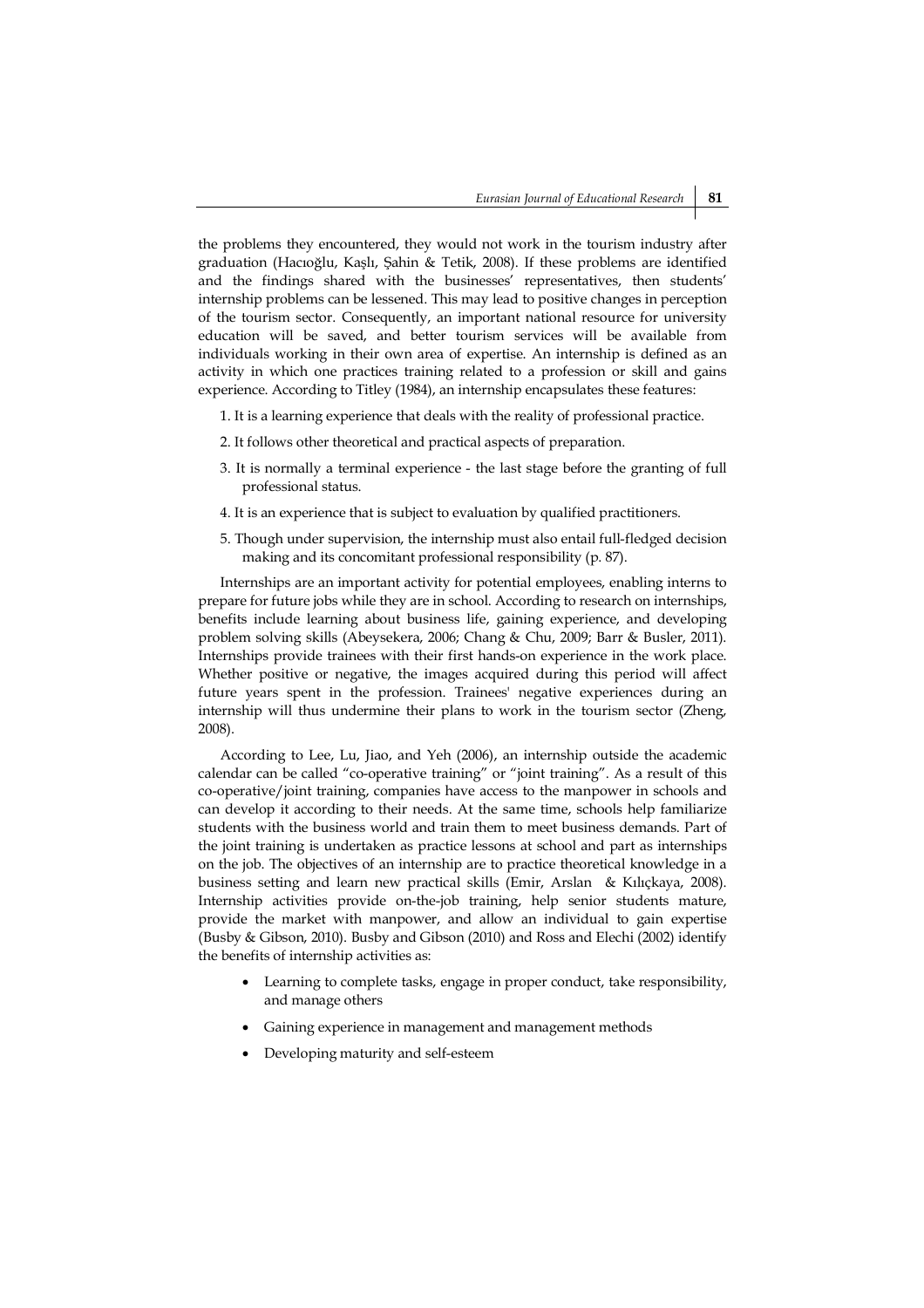- Recognizing problems and determining solution standards
- Offering opportunities and career choices for the future
- With all the efforts spent to train new manpower, businesses gain employees with substantial previous experience

There have been other studies on the problems encountered by student interns in different fields (Hauck, Allen & Rondinelli, 2000; Ross & Elechi, 2002; Lee et al., 2006; Ko, 2008), Beggs, Ross, and Goodwin (2008) studied travel and tourism internships from the perspectives of both a trainee and a practitioner. Schambach and Dirks (2002) studied how students perceive their internship experiences. They discovered that a majority of students in their study found their internship program beneficial and believed it would contribute to their professional lives. Hauck et al. (2000) studied whether there was any change in the academic performance of students who were involved in structured internship programs versus those who were not. Their findings indicate that there are no connections between academic performance and participation in structured internships. Nevertheless, the students stated that an internship significantly contributed to their professional lives and career plans.

Lee (2006) conducted comparative research to determine the perception of the students in tourism management, a program which included school time and internships. Lee's study of 681 participants from a tourism management program divided students into groups by career development, achievement of academic functions, and development of professional and individual skills. The study revealed that joint training programs developed students' social skills. Those trainees who participated in internships gained higher levels of self-esteem and practical knowledge while improving their skills and increasing their job prospects. This study also found that the students doing internships developed skills that enabled them to adapt to change and gave them leadership and financial management skills. They also demonstrated more realistic career plans because organizational functions were better understood. Ko (2008) investigated the factors associated with hospitality students' satisfaction with internship programs and the relationships between training, job satisfaction, and confidence about future careers. This study showed that training satisfaction played a positive role as a predictor of participants' job satisfaction and confidence about future careers. Also, this study revealed that the effect of satisfaction with training on participants' confidence about future careers was mediated by their satisfaction with the internship.

Lee (2005) studied whether the characteristics of students in tourism management internships, the working conditions of the internship, and the leadership features of the administrators in the workplace affected students' intention to work in the business. Lee's research findings show that working conditions (including wage, working hours, workplace, etc.) and the management style of the administrators directly affected the trainees' plan to work in the tourism sector. Additionally, Lee found no connection between gender and the intention to work in tourism. However, a positive relationship was found between department (food-beverage and rooms), part time previous employment, and willingness to work in the tourism sector.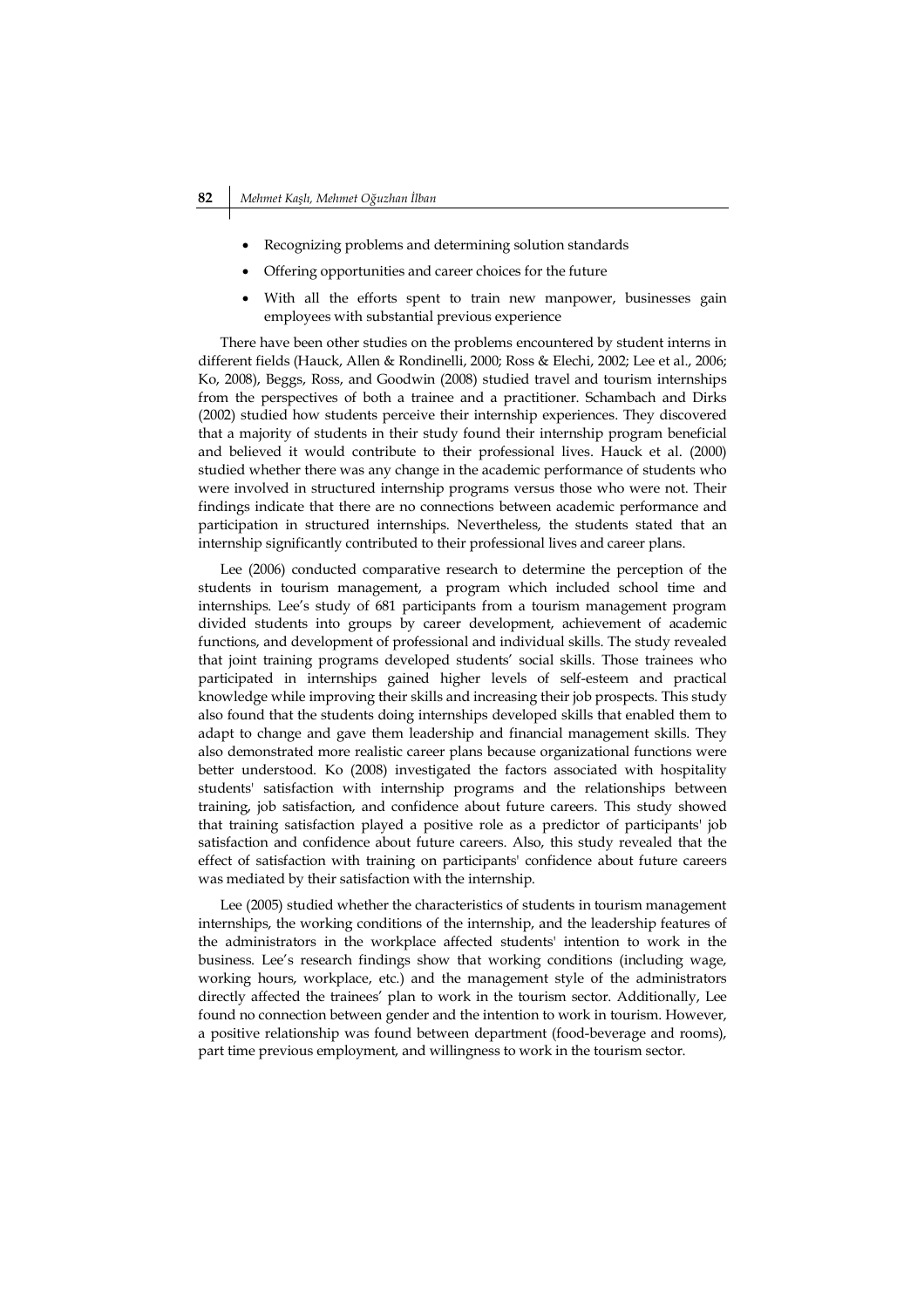Yıldırım (2002) carried out a study to identify hotel managers' expectations of trainees. According to the study, one of the major complaints of hotel managers was that tourism schools have varying periods for internships that were typically less than 90 days in length. The findings revealed that the hotel managers saw trainees as cheap labor and as part of the business rather than as possible future employees who were still in school. Moreover, hotel managers tended to assign interns to busy departments instead of assigning them to sections that would better parallel the goals of the internship.

Henry, Rehwaldt and Vineyard (2001), by identifying internship problems, attempted to explain how internship programs can be carried out efficiently and effectively. In this study, involving both trainees and researchers, internship problems were categorized as "work place," "working hours," "insufficient supervision," "ignorance about importance of working," and "wages." Although the study was carried out in a different field, it was noted that similar problems occurred in tourism-related internship programs (Busby & Gibson, 2010; Lee et al., 2006). In their study of the benefits of internship programs for applicant nurses, Holdway, Corbeil, McPherson, Oremush, and Murray (2005) found that internships enabled students to adapt easily to the nursing career, develop organizational skills, and gain high self-esteem. The authors also concluded that the trainees were willing to participate in internship programs in subsequent years, and smooth internship periods positively affected their attitude toward the nursing profession.



*Figure 1.* Internship Problems Model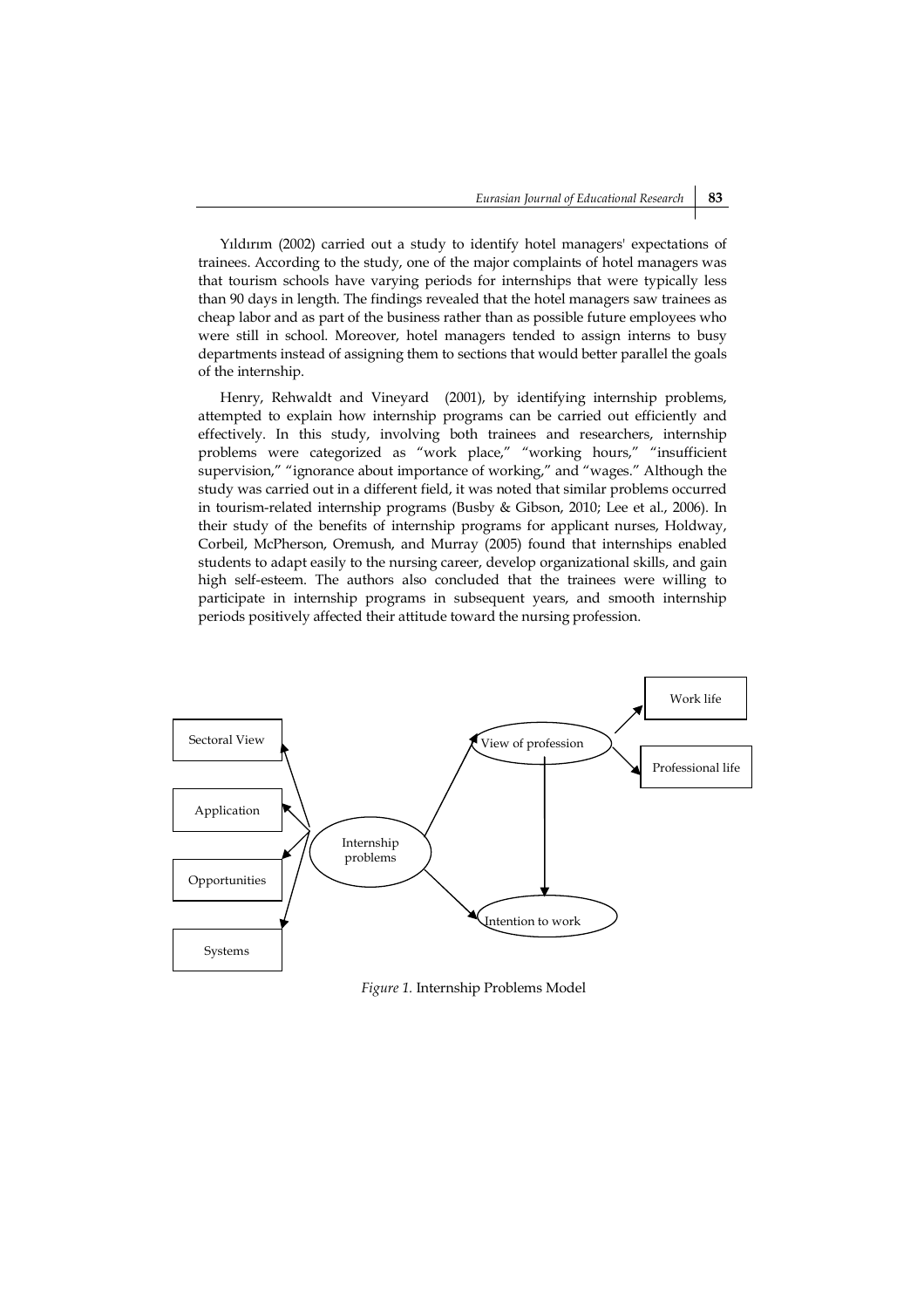#### **84** *Mehmet Kaşlı, Mehmet Oğuzhan İlban*

The model presented in this paper was developed using studies carried out on internship problems and other studies based on internship interviews. It is suggested that the problems experienced by undergraduates studying tourism can be divided into the following groups: "sectoral view," "application," "opportunities," and "the system." The views of tourism undergraduates toward their profession can be classified as "perception of work life" and "perception of professional development". Based on the relevant literature and interviews with students, it is argued that problems experienced during internships affect students' opinions of the profession, and their willingness to work in the business is shaped accordingly. The hypotheses of the study are:

H1: IP→(-)VP There is a significant and negative relationship between internship problems and view of profession.

H2: IP→(-)IW There is a significant and negative relationship between internship problems and the intention to work in the sector.

H3: VP→(+)IW There is a significant and positive relationship between view of profession and the intention to work in the sector.

#### **Method**

The research study tested these three posited hypotheses. The following are the seven latent variables in this study: problems with sectoral view, problems with applications, problems with opportunities, problems with the system, perceptions of work life, perceptions of professional development, and intention to work in the tourism industry. According to the results, tourism departments generally occupy last place in student preferences due to negative perceptions of the tourism profession. Therefore, when the effect of internship problems on intention to work is researched, students' views of the profession should be taken into account, and as a result, a better model can be developed. This can also test the mediation effect of the view of profession.

## *Measures*

All research constructs were measured using multiple-item, five-point Likert scales. All scales were adapted from previous studies, and "absolutely disagree" and "absolutely agree" anchor the scale. Two different group scales, adapted from Pelit & Güçer's (2006) study, were used. The first scale, entitled "internship problems," contains the following eight items: problems with sectoral view (two items), problems with applications (two items), problems with opportunities (two items), and problems with the system (two items). The second scale, entitled "view of tourism profession," contains the following eleven items: perceptions of work life (five items), perceptions of professional life (three items), and intention to work in tourism industry (three items).

Balikesir and Canakkale universities were selected by convenience sampling and third- and fourth-year undergraduate students were selected for the study. The surveys were conducted with 330 of the 550 available students. The goal of the study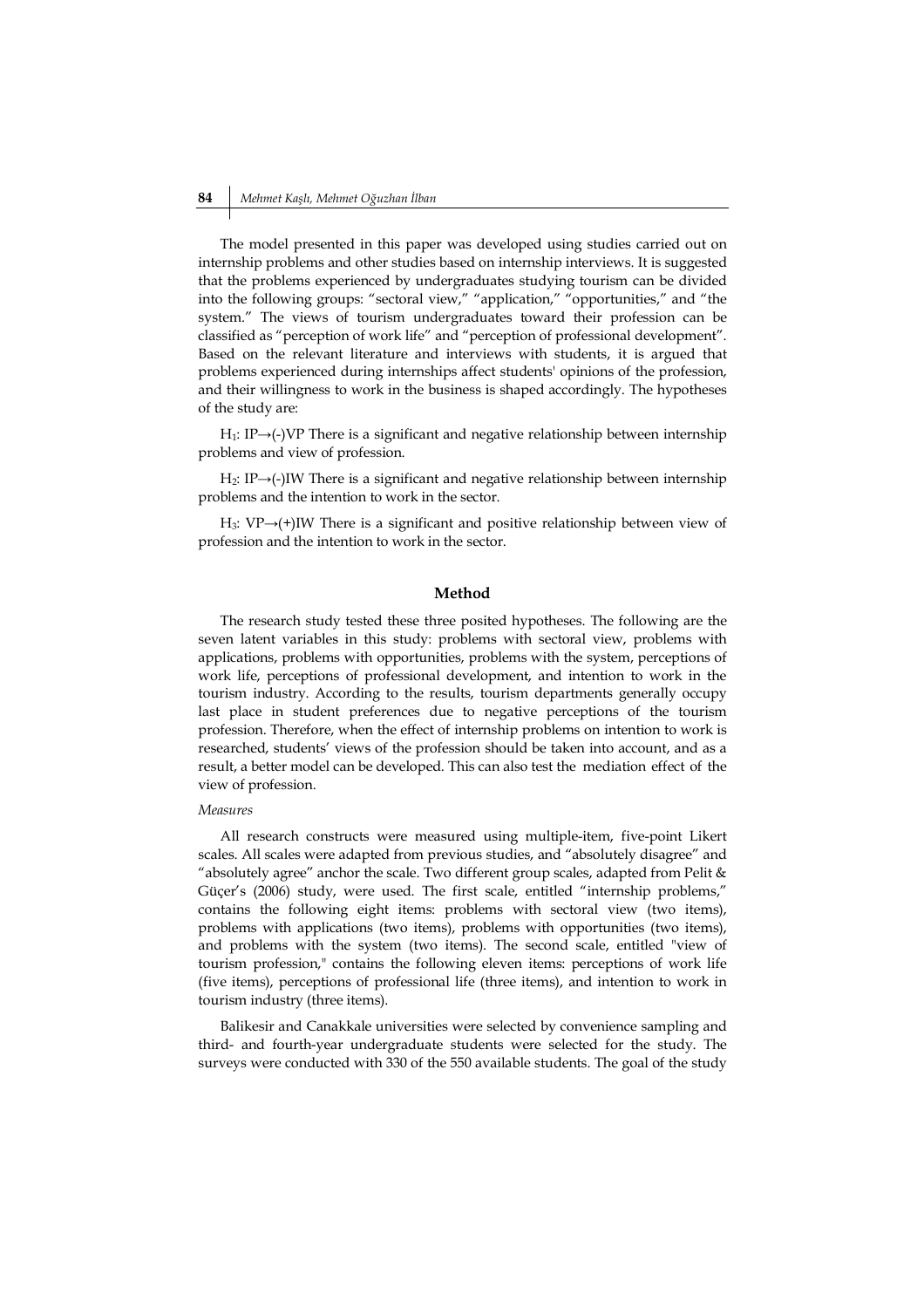was to determine internship problems and their effects on the students' intentions to work in the tourism industry.

A two-step process was followed in developing the survey form. In the first step, the draft survey was pre-tested on 63 fourth-year students in the Accommodation Management Department at Balikesir University. Because the pre-test results provided a Cronbach's alpha value above 0.70, the second step, the application of the survey, could then be undertaken.

#### *Methods of Data Analysis*

The analysis was conducted using a two-phase approach. First, a confirmatory factor analysis was used to measure the adequacy of the measurement model. In the second phase, the structural model was evaluated. The overall model fit in both measurement and structural models was evaluated using the following goodness-offit indices: chi-square/df ratio, CFI, GFI, AGFI, NFI, PNFI, RFI, IFI, and RMSEA (Schumacker & Lomax, 2004). Frequencies and percentages were used in the evaluation of the demographic variables. Data were analyzed using the statistical software SPSS 15 and Lisrel 8.

#### **Results**

The distribution of the sample according to gender was nearly equal (50.3% male and 49.7% females). Most students (94.5%) were above 20 years old. A considerable number of students (81.8%) were graduated from high schools other than tourism vocational high schools. Therefore, it is apparent that the type of high school students graduated from had no influence on preference for studying Tourism and Hotel Management at the university level. The employment period in the tourism industry varied among the students. Fifty percent of the students worked in the tourism industry for three to six months. Considering the official internship period of four months, the internship was the first tourism work experience for some students, and the other fifty percent of the students had more than six months experience. *The Measurement Model (CFA)*

The internship problems scale and the view of tourism profession scale were estimated using confirmatory factor analysis (CFA). As proposed by Khattree and Naik (1955), the multivariate normality assumption was evaluated. Because the multivariate normality assumption was not violated, the maximum likelihood method of estimation was used. The goodness-of-fit measures were used to assess the overall model fit. As indicated by the results of the study, the overall fit indices for the proposed/base model were acceptable, with the Chi square/df equal to 4.85, RMSEA of 0.10, NFI of 0.878, CFI of 0.899, GFI of 0.934, AGFI of 0.875, PNFI of 0.596, IFI of 0.900, and RFI of 0.820. All of the above fit indices for the measurement model indicated an acceptable fit (Hair, Anderson, Tatham & Black, 1998; Stevens, 2001).

*Evaluating the Measurement Model*

After achieving adequate overall fit indices, the measurement model was further evaluated for its reliability, convergent validity, and discriminant validity. Table 1 shows the results of construct reliability. In addition, the average variance extracted (AVE) was used to assess convergent validity.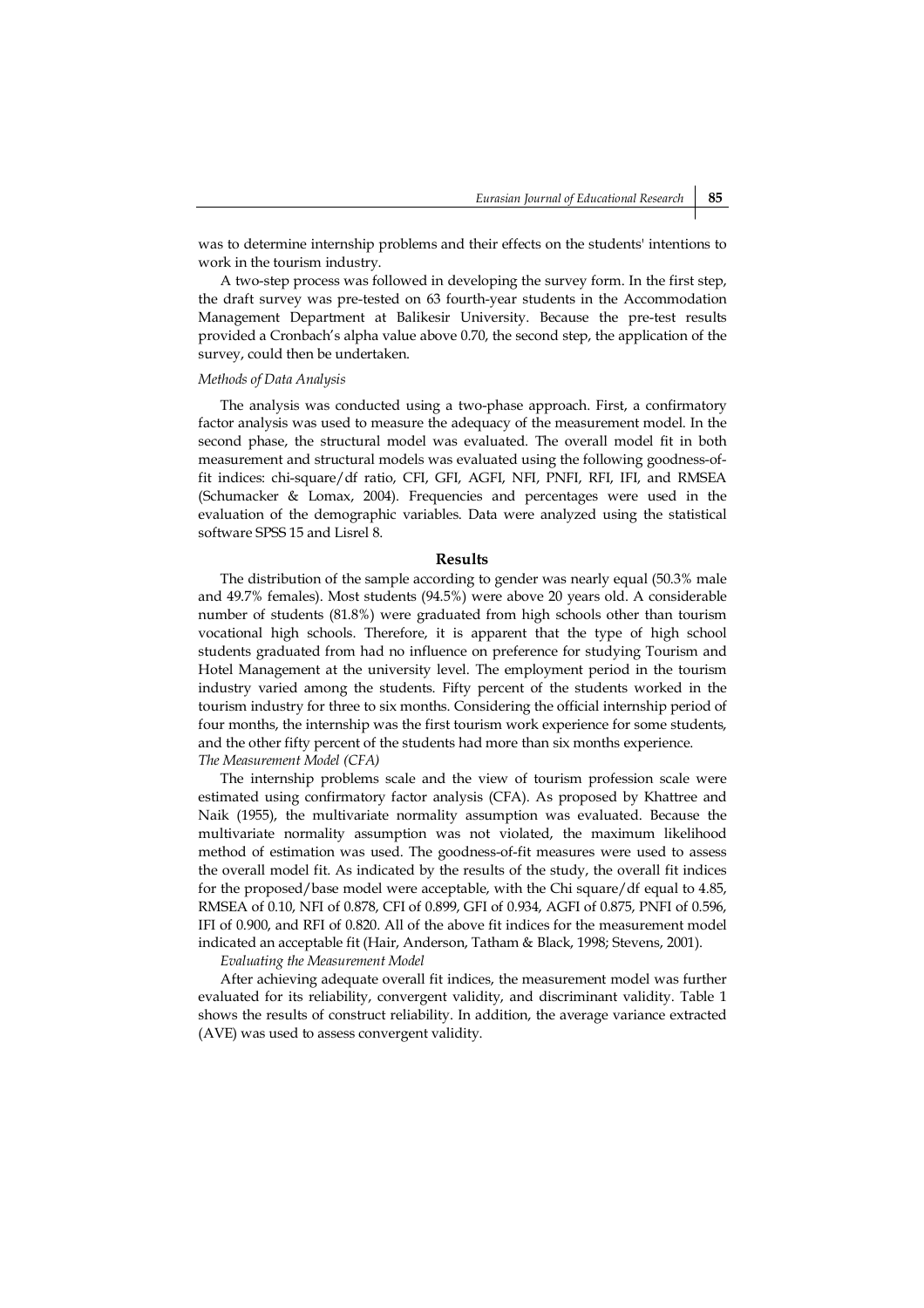# **86** *Mehmet Kaşlı, Mehmet Oğuzhan İlban*

## **Table 1**

*Measurement Model Results*

| Construct                                                       | Variables        | Standardized<br>loadings | <b>SMC</b><br>× | Construct<br>reliability | <b>AVE</b> |
|-----------------------------------------------------------------|------------------|--------------------------|-----------------|--------------------------|------------|
| Internship problems (IP)                                        |                  |                          |                 |                          |            |
| Sectoral view problems (SVP)                                    | SVP1             | 0,81                     | 0,71            | 0,93                     | 0,82       |
|                                                                 | SVP <sub>2</sub> | 0,88                     | 0,74            |                          |            |
| Application problems (AP)                                       | AP1              | 0,80                     | 0,67            | 0,89                     | 0,82       |
|                                                                 | AP2              | 0,80                     | 0,71            |                          |            |
| Opportunity problems (OP)                                       | OP1              | 0,77                     | 0,66            | 0,90                     | 0,77       |
|                                                                 | OP <sub>2</sub>  | 0,89                     | 0,80            |                          |            |
| Internship system problems (ISP)                                | ISP1             | 0,81                     | 0,74            | 0,90                     | 0,83       |
|                                                                 | ISP <sub>2</sub> | 0,72                     | 0,77            |                          |            |
| View of profession (WP)                                         |                  |                          |                 |                          |            |
| Perceptions of work life (PWL)                                  | PWL1             | 0,86                     | 0,89            | 0,93                     | 0,88       |
|                                                                 | PWL2             | 0,84                     | 0,88            |                          |            |
|                                                                 | PWL3             | 0,67                     | 0,58            |                          |            |
|                                                                 | PWL4             | 0,84                     | 0,84            |                          |            |
|                                                                 | PWL5             | 0,92                     | 0,87            |                          |            |
| Perception of professional life (PPL)                           | PPL1             | 0,89                     | 0,82            | 0,93                     | 0,81       |
|                                                                 | PPL <sub>2</sub> | 0,72                     | 0,60            |                          |            |
|                                                                 | PPL3             | 0,87                     | 0,73            |                          |            |
| Intention to work (IW)                                          |                  |                          |                 |                          |            |
| <b>Intention</b><br>work<br>tourism<br>industry<br>to<br>(IVTI) | IWTI1            | 0,85                     |                 | 0,85                     | 0,77       |
|                                                                 |                  |                          | 0.76            |                          |            |
|                                                                 | IWTI2            | 0,84                     | 0,76            |                          |            |
|                                                                 | IWTI3            | 0,72                     | 0,57            |                          |            |

(\*) Squared Multiple Correlation.

The reliabilities of the constructs were above the threshold value of 0.70 (ranging from 0.85 to 0.93) and squared multiple correlation value of 0.50 (ranging from 0.57 to 0.89). AVE values ranged from 0.77 to 0.88, exceeding the 0.50 threshold value.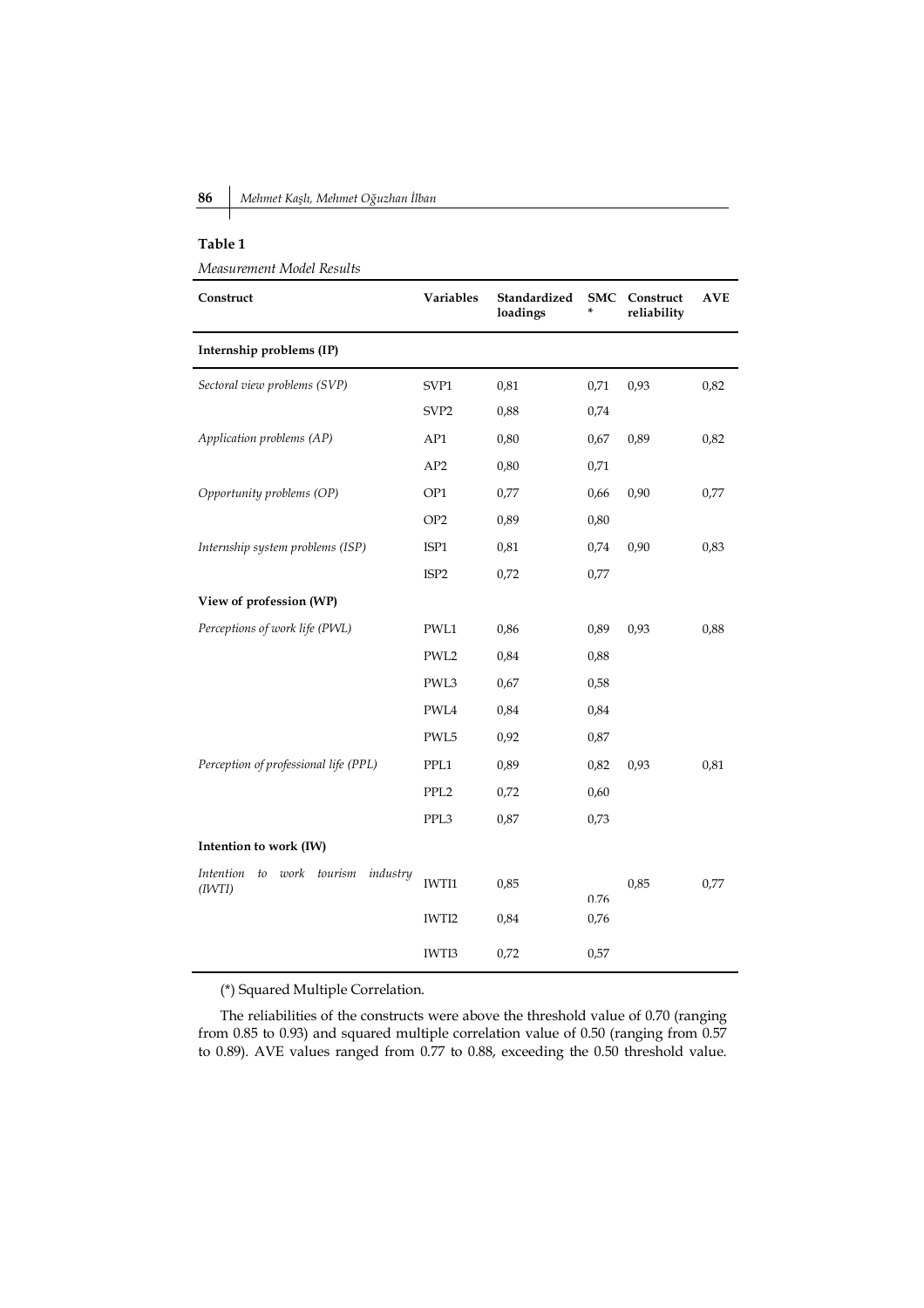Thus, construct and convergent validity was not an issue. Comparison of the interconstruct correlations with the square root of AVE provided positive support for discriminate validity (Fornell & Larcker, 1981) (see Table 2). Moreover, because the Cronbach's alpha values for all factors were above 0.70.

# **Table 2**

*Discriminant Validity Matrix*

|         | 1       | 2       | 3       | 4       | 5       | 6    | 7    |
|---------|---------|---------|---------|---------|---------|------|------|
| 1. SVP  | 0,91    |         |         |         |         |      |      |
| 2.AP    | $-0,54$ | 0,91    |         |         |         |      |      |
| 3. OP   | $-0,38$ | $-0,04$ | 0,88    |         |         |      |      |
| 4. ISP  | 0,29    | 0,17    | 0,00    | 0,91    |         |      |      |
| 5. PWL  | 0,01    | 0,00    | $-0,14$ | $-0,10$ | 0,94    |      |      |
| 6. PPA  | 0,16    | 0,05    | 0,11    | $-0,38$ | $-0,53$ | 0,90 |      |
| 7. IWTI | 0,21    | 0,08    | 0,09    | $-0,32$ | 0,12    | 0,21 | 0,88 |

# *The Structural Equation Model*

The model was tested via structural equation modeling. The goodness-of-fit measures were used to assess the overall structural model fit. As indicated by the results of the study, the overall fit indices for the proposed/base model were acceptable, with chi-square/df equal to 4,85, GFI of 0.93, AGFI of 0.88, and CFI of 0.90. All of the above fit indices for the final model indicated an acceptable structural model fit. The findings of the research model are found in Table 3.

# **Table 3**

*Standardized Path Coefficient and t-Value for the Structural Model* 

| Structural paths            | Standardized<br>path<br>coefficients | t-Value   | Hypotheses<br>supported<br>yes/no |
|-----------------------------|--------------------------------------|-----------|-----------------------------------|
| $H_1: IP \rightarrow (-)VP$ | $-0,190$                             | $-10.406$ | yes                               |
| $H_2: IP \rightarrow (-)IW$ | 0,195                                | 8,527     | no                                |
| $H_3: VP \rightarrow (+)IW$ | 0,170                                | 9,121     | yes                               |

R2 IW:0,342; R2 VP:0,256.

The findings of this study suggest a significant negative relationship between the internship problems and view of profession  $(H_1: IP \rightarrow (-)VP)$ , path coefficient= -0.19), and according to this result,  $H_1$  was accepted. In addition, the internship problems variables explained 25.6% for view of profession variable variance. Results from the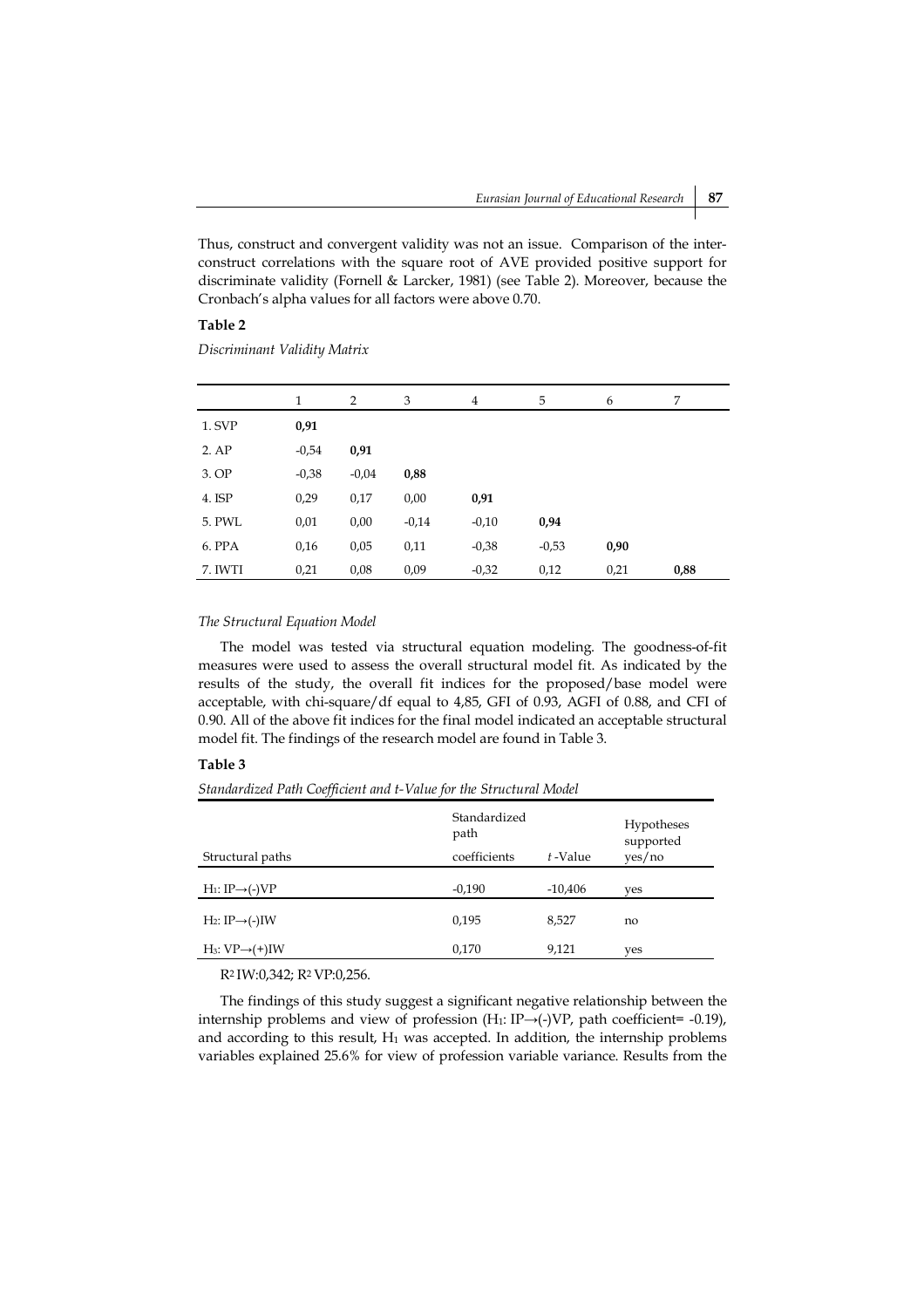current study indicated that the internship problems had a significant positive impact on intention to work (H<sub>2</sub>: IP→(-)IW, path coefficient= 0.19). The findings for H3, which states that the view of profession is positively associated with intention to work, were also significant (VP→(+)IW, path coefficient=0,17); accordingly, H<sub>3</sub> was supported. The internship problems and view of profession variables explained 34.2% for intention to work variable variance.

#### **Discussion and Conclusion**

In this study, a model was developed on the intership problems with 330 thirdand fourth-year undergraduate students from two different universities in Turkey. Cronbach's alpha coefficients for internal consistency reliability of the whole scales were found to be above 0.70 in pre-test sample and for all factors. The scales were considered reliable (Nunnally, 1978). Following, CFA supported this two different group scales and showed a good fit with indices. After achieving adequate overall fit indices, the measurement model was further evaluated for its reliability, convergent validity, and discriminant validity. The results showed that there is an indication of acceptable reliability for all the constructs (Chen & Hitt, 2002).

The results of our study show that there is a positive relationship between internship problems and intention to work. The hypothesis stating internship problems negatively affect the intention to work cannot be supported. Therefore,  $H_2$ was rejected. Internship problems first affect the view of profession. Internship problems can affect the intention of work through the view of profession. Even though students experience problems during internships, these problems do not directly influence their intention to work. This influences the view of profession. As a result, students' negative perception of the tourism profession in general, tourism departments' low rankings in student preferences, and the unwillingness to attend universities of registered tourism students caused us to reject this hypothesis.

There are reports in the literature that internship problems influence the view of the profession and the intention to work in the business (Henry et al., 2001; Busby & Gibson, 2010; Lee et al., 2006). Research findings also indicate that internship problems directly affected attitudes toward the profession. No relationship was found between the problems related to internships and the intention to work in the tourism sector. However, the internship-related problems were (indirectly) found to affect plans to work in the sector by affecting the view of the profession. As a result, attitude toward the profession has been identified as an important mediator variable influencing intention to work in the field.

By identifying internship problems, Henry et al. (2001) attempted to explain how internship programs can be carried out efficiently and effectively. In this study, which involved both trainees and researchers, internship problems were categorized as "work place," "working hours," "insufficient supervision," "ignorance about importance of working," and "wages." Although the study was carried out in a different field, it was noted that similar problems occurred in tourism-related internship programs (Busby & Gibson, 2010; Lee et al., 2006).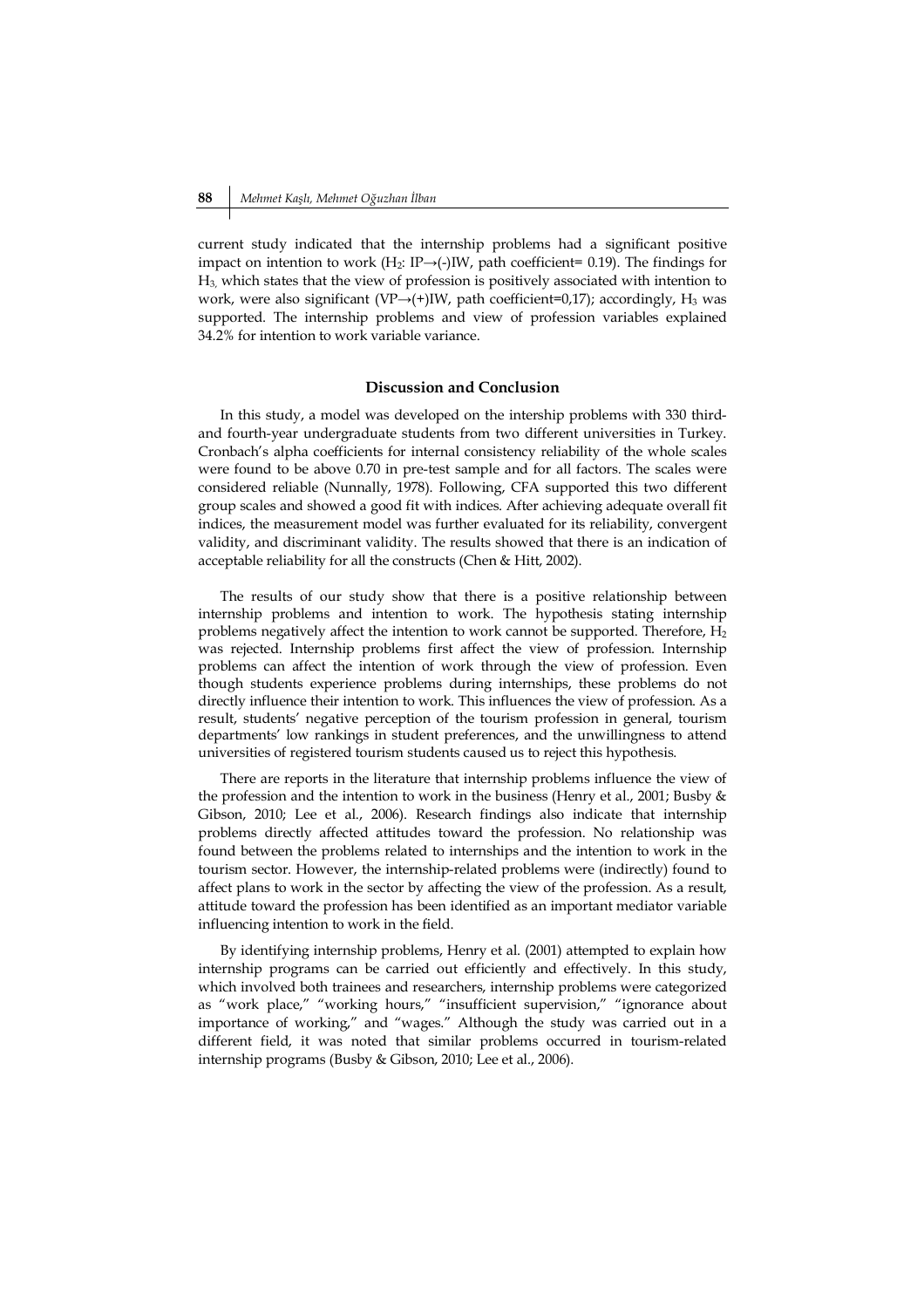The findings of the study indicate that the problems faced during internships have implications for both universities and businesses. Contemporary internship practice requires reconsideration by universities. Moreover, these findings also show that the business sector does not provide the necessary attention, compensation, and professional conditions to trainees. These represent important barriers for service quality, as most of the trainees working under poor conditions prefer other industries over the tourism industry after they graduate (Lee, 2005). To mitigate this loss, businesses must improve the working conditions of their trainees.

Based on the literature and research findings, the following section explains what needs to be done to reduce these problems and to provide undergraduate students studying tourism with a positive attitude toward the business and increase their interest in working in the tourism sector.

Collaboration with educational institutions is necessary to lessen the problems related to how tourism enterprises deal with interns. The managers of tourism enterprises should understand that the interns are required to be there by their schools and that students' opinions are shaped by this fact. Consequently, managers should adopt a friendlier approach to interns, which may yield more positive responses and make the students feel more comfortable in the work place. It should be remembered that internships are important in that they reinforce acquired theoretical knowledge; schools of tourism should develop their curriculum in collaboration with tourism enterprises. Thus, those students who are aware of the importance of the theoretical knowledge and who also have an opportunity to practice it will be more motivated to pursue a career in tourism.

A new approach should be developed to reduce problems of economic and social concern to the interns. The policy of providing insurance for trainees, which has recently been implemented by universities, should be continued. This practice has decreased the challenge of finding places for interns. Furthermore, guaranteeing economic benefits for trainees is essential. Internship agencies, examples of which can be found abroad, can be established in order to coordinate the relationships between trainees and tourism enterprises; these agencies can serve as a bridge between businesses and students. The enterprises that students have trouble with could then be identified by the agencies and the internship contracts terminated, if necessary. The length of internship programs with the same title and in the same academic period in tourism-related departments should be standardized. A committee of tourism studies, which will be founded in the Council of Higher Education, will contribute to establishing internship durations, among other issues.

Turkey has certain potential advantages in the tourism sector. These advantages can be turned into economic value by having high quality tourism services. Highquality services can only be provided by well-trained employees. Tourism schools have been opened across the entire country by using considerable resources. It is essential that every student in these schools be employed in the tourism business to ensure that these resources are used effectively. Only when these problems are solved will more undergraduate students choose to work in the tourism sector. One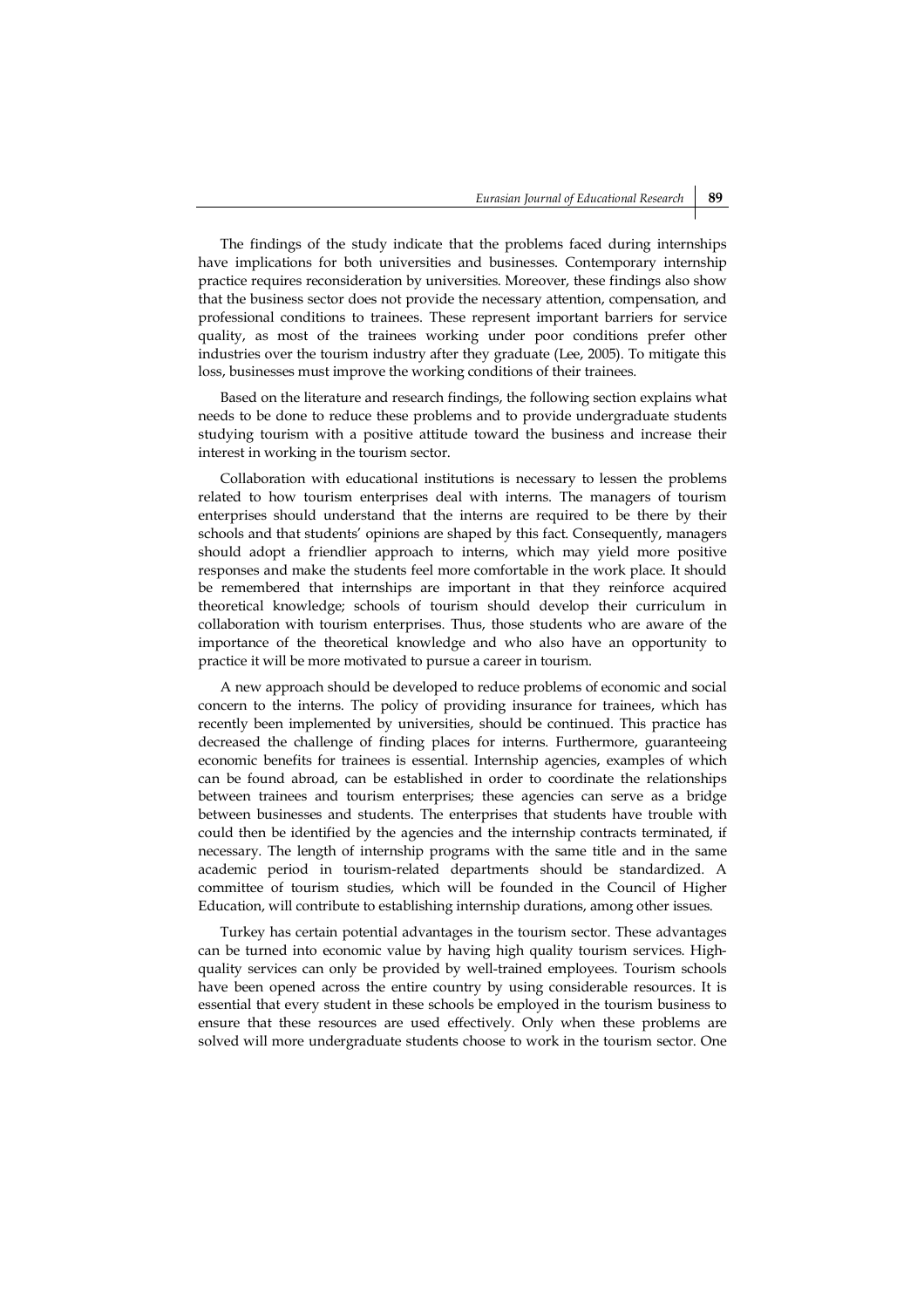of the major problems is related to internships. Once the problems experienced during the internship have been solved, undergraduates studying tourism will likely have a more positive attitude toward their profession, and their intention to work in the sector will be positively affected. Thus, they will be an important addition to the workforce. The goals of the study were limited to revealing the problems trainees face during internships and determining the relationship between the intent of the students to work in the tourism industry and the problems experienced during their internships. Further research focusing on businesses' expectations of their trainees can contribute to more effective internship practices through better coordination of universities and businesses. This study makes several contributions to the practice. First, the model developed in the study can improve conditions so that the firms can find highly motivated and qualified personnel. Second, the model can help incur positive changes in the view of the profession. Finally, it can help establish an effective internship system.

The present study has some limitations, so it can be repeated by further studies. The study was limited to third and fourth year undergraduates from Schools of Tourism and Hotel Management in Balikesir and Çanakkale because of time and cost issues, which also influenced the data collection. The interaction between the internship problems of the students studying tourism at universities, their views of their profession, and their intention to continue to work in the tourism sector could be carried out with bigger participation, which might increase the level of generalization. Furthermore, studies comparing the view and intention of the students who do not participate in any internship and those who do would make a significant contribution to the related literature.

# **References**

- Abeysekera, I. (2006). Issues relating to designing a work-integrated learning program in an undergraduate accounting degree program and its implications for the curriculum. *Asia-Pacific Journal of Cooperative Education, 7*  (1), 7-15. Retrieved from http://ro.uow.edu.au/cgi/
- Barr, J., & Busler, B. (2011, April). Service-learning in a marketing research course: the benefits that accrue to students, *American Institute of Higher Education – The 6th International Conference*, Vol. 4 (pp. 46-55). Charleston, SC: Program Committee.
- Beggs,B., Ross, C.M. & Goodwin, B. (2008). A comparison of student and practitioner perspectives of the travel and tourism internship. *Journal of Hospitality, Leisure, Sport and Tourism Education, 7* (1), 31-39. doi:10.3794/johlste.71.161
- Busby, G.D., & Gibson, P. (2010). Tourism and hospitality internship experiences overseas: A British perspective. *Journal of Hospitality, Leisure, Sport and Tourism Education, 9* (1), 4-12. doi:10.3794/johlste.91.244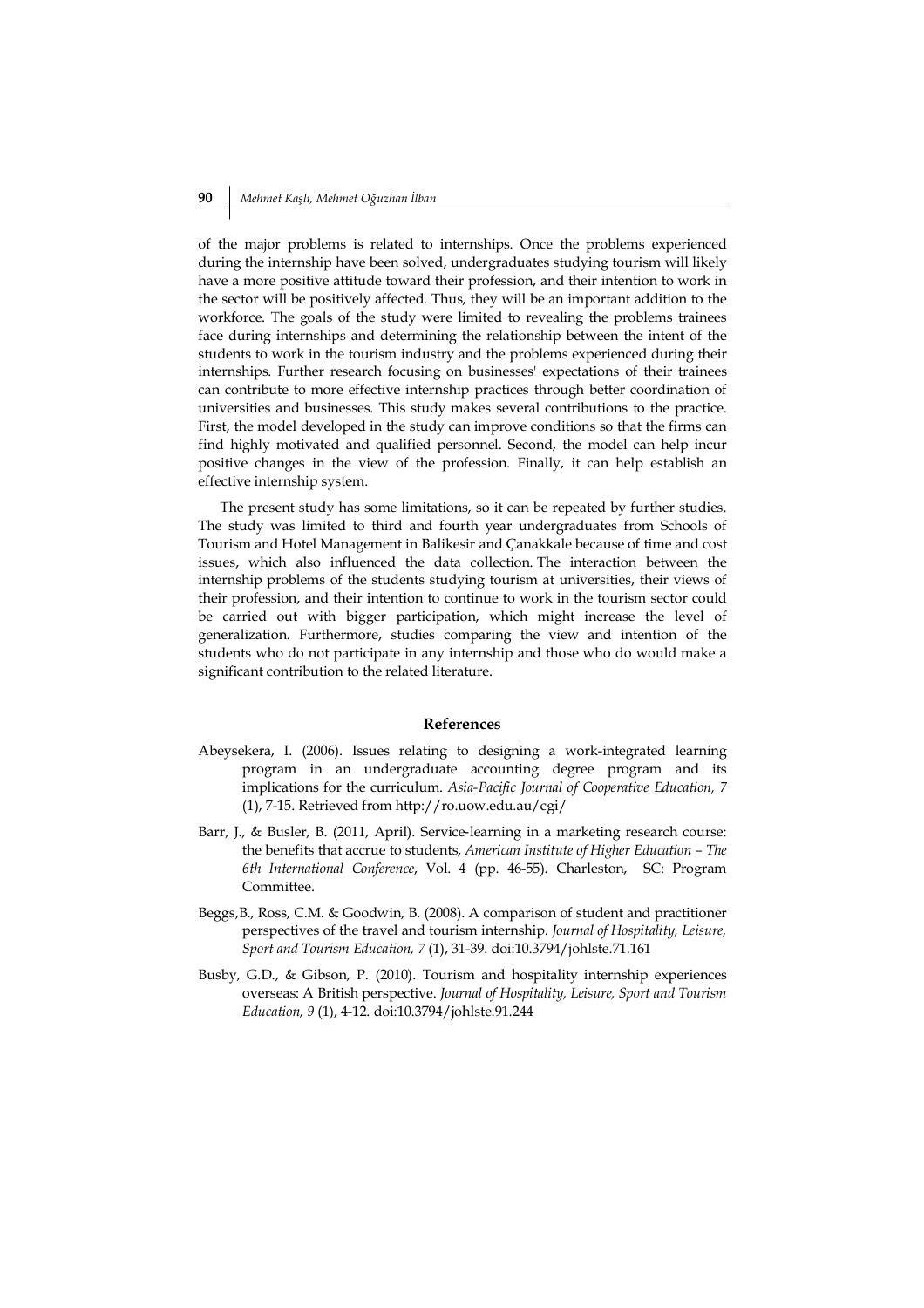- Chang, D. Y., Chu, P. Y. (2009). University-industry cooperation in action: A case study of the integrated internship program (IIP) in Taiwan. *Journal of Hospitality & Tourism Education*, 21(1), 6-16.
- Chen, P., Hitt, L. (2002). Measuring switching costs and the determinants of customer retention in Internet-enabled businesses: A study of the online brokerage industry. *Information Systems Research, 13* (3), 255-274. doi:10.1287/isre.13.3.255.78
- Emir, O., Arslan, S. & Kılıçkaya, S. (2008). Turizm işletmeciliği ve otelcilik programı öğrencilerinin staj uygulamaları hakkındaki görüşlerinin değerlendirilmesi: Afyon Kocatepe Üniversitesi örneği [Tourism and hospitality management internship program students' opinions about applications: The case of Afyon Kocatepe University], *Afyon Kocatepe Üniversitesi Dergisi, 2,* 282-283.
- Fornell, C., & Larcker, D. F. (1981). Evaluating structural equation models with unobservable variables and measurement error. *Journal of Marketing Research,18*, 39–50.
- Hacıoğlu, N., Kaşlı, M., Şahin, S., & Tetik, N. (2008). *Türkiye'de turizm eğitimi*  [Tourism Education in Turkey]. Ankara: Detay Yayıncılık.
- Hair, J., Anderson, R., Tatham, R., & Black, W. (1998). *Multivariate data analysis*. New Jersey: Prentice Hall.
- Hauck, A.J., Allen, S.Y. & Rondinelli, D.F. (2000). Impact of structured internship programs on student performance in construction management curricula. *Journal of Construction Education*, *5* (3), 272-287. Retrieved from http://www.ascjournal.ascweb.org
- Henry, J.S., Rehwaldt, S.S. & Vineyard, G.M. (2001). Congruency between student interns and worksite supervisors regarding critical elements of an internship experience. *Information Technology, Learning, and Performance Journal*, *19* (1), 31- 42.
- Holdway, K., Corbeil, S., McPherson, C.J., Oremush, S. & Murray, M.A. (2005). Creating a bridge between academic and clinical realities for student nurses: evaluation of a summer student internship program. *Nursing Leadership*, *18*  $(1)$ , 1-7.
- Khattree, R., & Naik, D. (1955). *Applied multivariate statistics with SAS software*. Cary, NC: SAS Institute, Inc.
- Ko, W-H. (2008). Training, satisfaction with internship programs, and confidence about future careers among hospitality students: A case study of universities in Taiwan. *Journal of Teaching in Travel & Tourism*, *7* (4), 1-15.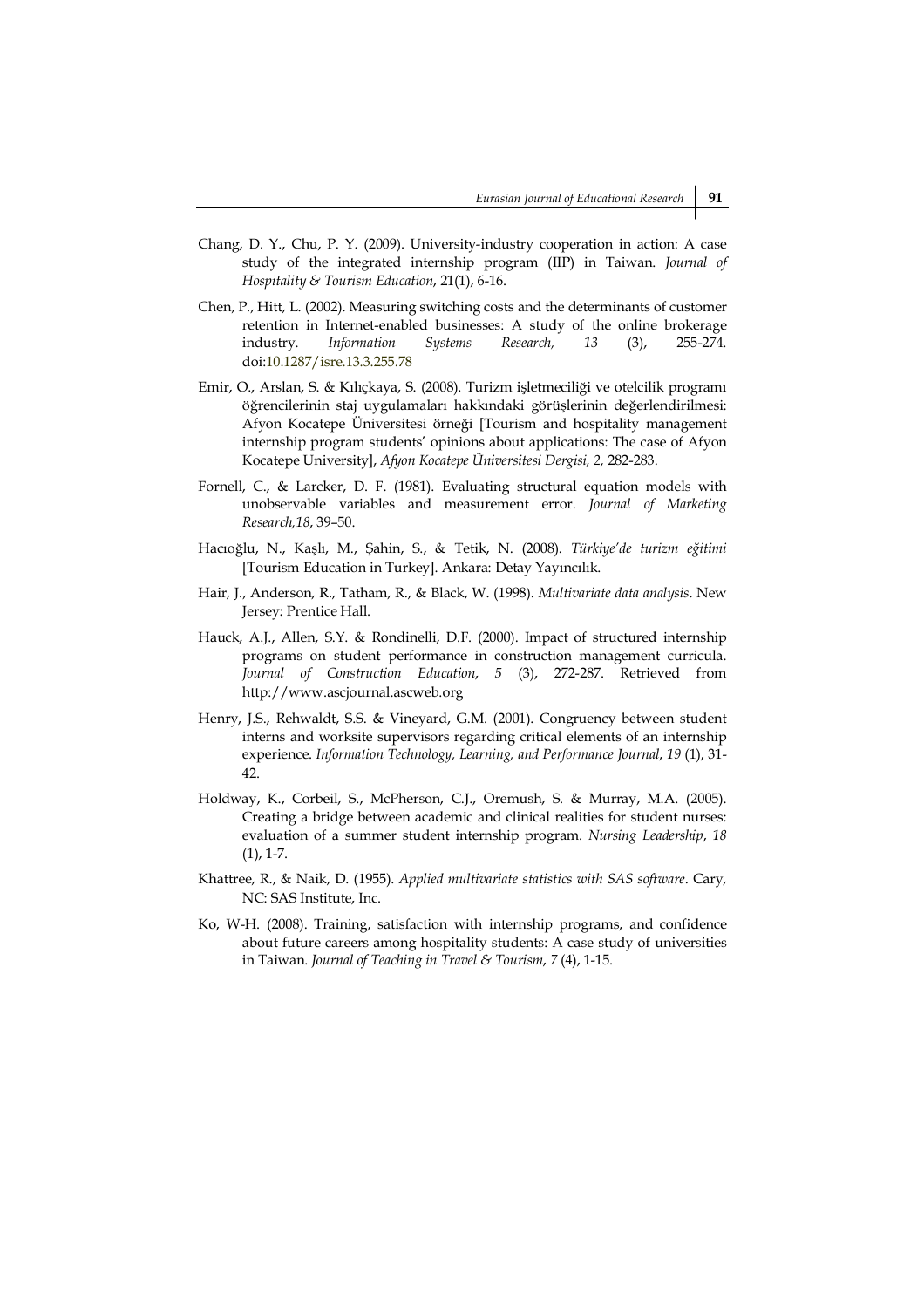- Lee, H.H. (2005). The influence of personality and internship working conditions toward technical and vocational students' willingness into tourism industry: The interference of socialization and leadership, Master's Thesis, Retrieved from *http://etd.lib.nsysu.edu.tw/ETD-db/ETD-search/view\_etd?URN=etd-0209106- 160123.*
- Lee, M.H., Lu, H.T., Jiao, Y.H. & Yeh, P.H. (2006). Research on correlations between off-school internship systems and work performances in hospitality and tourism education. *Journal of Teaching in Travel & Tourism*, *6* (3), 69-87.
- Lee, S. (2006). *A comparison of student perceptions of learning in their co-op and internship experiences and the classroom environment: A study of hospitality management students,* Ph.D. Dissertation, University of Central Florida. Retrieved from http://etd.fcla.edu/CF/CFE0001284/Lee\_Scott\_A\_200608\_EdD.pdf
- Nunnaly J. C. (1978). *Psychometric theory*. New York: Mcgraw-Hill.
- Pelit, E. & Güçer, E. (2006). *Turizm alanında öğretmenlik eğitimi alan öğrencilerin turizm işletmelerinde yaptıkları stajları değerlendirmeleri üzerine bir araştırma* [A research on internships evaluation in tourism enterprises of teacher education students in the field of tourism], Gazi *Üniversitesi Ticaret ve Turizm Eğitimi Fakültesi Dergisi, 1*, 139-164.
- Ross, L.E. & Elechi, O.O. (2002). Student attitudes towards internship experiences: From theory to practice, *Journal of Criminal Justice Education*, *13* (2), 297-312.
- Schambach, T.P. & Dirks, J. (2002, December). Student perceptions of internship experiences, proceedings of the international academy for international conference on information education research*,* International Conference on Informatics Education Research (ICIER), 1-10. Barcelona, Spain. Retrieved from the ERIC database. ED481733
- Schumacker, R., & Lomax, R. (2004). *A beginner's guide to structural equation modeling* (2nd ed.). New Jersey: Lawrence Erlbaum Associates.
- Titley, B. (1984). The concept of internship in teacher education. *Teacher Education, 5*, 84-93.
- Yıldırım, A. (2002). *Turizm eğitimi* [Tourism education], Ankara: Aren Ajans.
- Walo, M. (2001). Assessing the contribution of ınternship in developing australian tourism and hospitality students' management competencies. *Asia-Pacific Journal of Cooperative Education*, *2* (1), 12-28. Retrieved from http://www.apjce.org/files/APJCE\_02\_2\_12\_28.pdf
- Zheng, Y. (2008).*The problems of current tourism and hospitality higher education for undergraduates in China*, Msc Theses, The University of Nottingham, Nottingham. Retrieved from http://edissertations.nottingham.ac.uk/2146/1/08MSClixyz36.pdf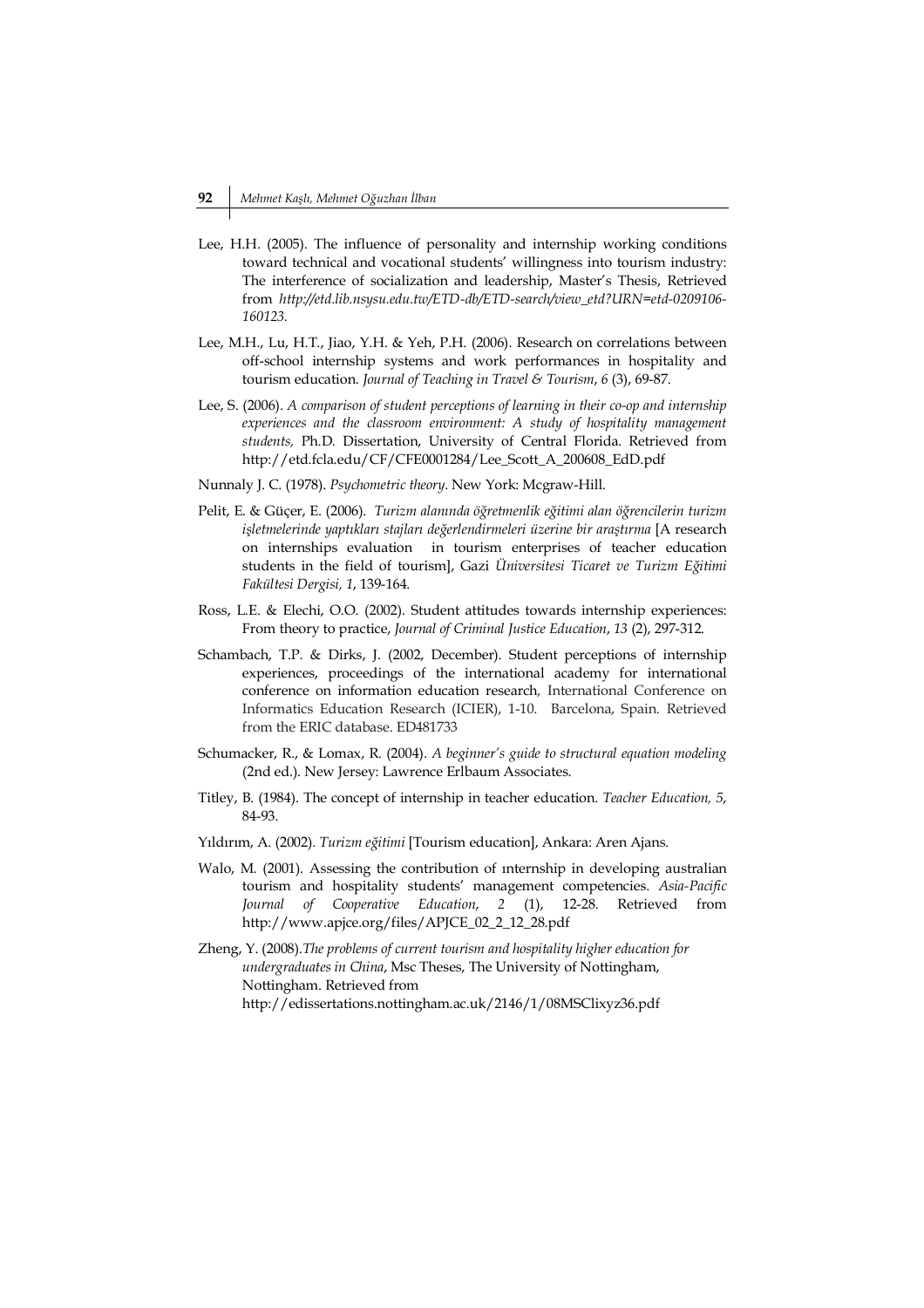# **Staj Sorunları, Turizm Mesleğine Bakış ve Turizm Sektöründe Çalışma Niyeti İlişkisi**

#### **Atıf:**

Kaşlı, M., & İlban, M. O. (2013). The relationship between problems faced during internships and interns' view of profession and intention to work in the tourism industry. *Egitim Arastirmalari-Eurasian Journal of Educational Research*, *52,* 79-96.

# **(Özet)**

#### *Problem Durumu*

Üniversite düzeyindeki turizm eğitiminin teorik ve uygulama gibi iki önemli ayağı bulunmaktadır. Bu araştırmanın problemi, turizm eğitiminin uygulama ayağının önemli bir bölümünü oluşturan stajlarda yaşanan sorunlar ve bu sorunların turizm mesleğine bakış açısına ve turizm sektöründe çalışma niyetine etkileridir.

## *Araştırmanın Amacı*

Bu araştırmanın amacı, üniversite düzeyinde turizm eğitimi alan öğrencilerin 60-120 gün arasında değişen zorunlu staj dönemlerinde yaşadıkları sorunları ortaya koymak ve bu sorunların turizm mesleğine bakışa ve turizm sektöründe çalışma niyetlerine olan etkilerini araştırmaktır.

## *Araştırmanın Yöntemi*

Araştırma modelinin tüm boyutları için "kesinlikle katılmıyorum" dan başlayıp "kesinlikle katılıyorum" a doğru devam eden 5'li likert ölçekleri kullanılmıştır. Araştırmada kullanılan 2 farklı ölçek grubu bulunmaktadır. Bu ölçekler, Pelit ve Güçer (2006)'in çalışmasından faydalanılarak geliştirilmiştir.

Bu çalışmanın örneklemi olarak araştırmacıların ulaşım kolaylığı ve turizm eğitimi konusundaki köklü geçmişleri nedeniyle, Balıkesir Üniversitesi Turizm İşletmeciliği ve Otelcilik Yüksekokulu (BTİOYO) ve Çanakkale 18 Mart Üniversitesi Turizm İşletmeciliği ve Otelcilik Yüksekokulu (ÇTİOYO) öğrencileri seçilmiştir. Bu okullarda okuyan öğrencilerden ise, stajlarını tamamlama oranı yüksek olan ve staj yaptığı belirlenen 3. ve 4. sınıf öğrencilerinden veriler toplanmıştır.

Anket formunun geliştirilmesi aşamasında 2 aşamalı bir yol izlenmiştir. Birinci aşamada taslak anket formu, ön teste tabi tutulmuştur. Ön test BTİOYO Konaklama İşletmeciliği Bölümü 4. sınıfındaki 63 öğrenciyle yapılmıştır. Ön test sonucunda Cronbach's Alfa katsayısının 0,70'in üzerinde olduğu belirlenmiştir. Bunun üzerine uygulama aşamasına geçilmiştir. Anket formları BTİOYO ve ÇTİOYO'da eğitimine devam eden 550 öğrencinin (3. ve 4. Sınıf) 330 ile elden dağıtılarak dolturtulabilmiştir.

Verilerin analizinde iki aşamalı bir yaklaşım izlenmiştir. Öncelikle doğrulayıcı faktör analizi yapılmış ve örneklem yeterliliği değerlendirilmiştir. İkinci aşamada ise yapısal eşitlik modeli test edilmiş ve çok boyutlu modelin geçerli bir model olup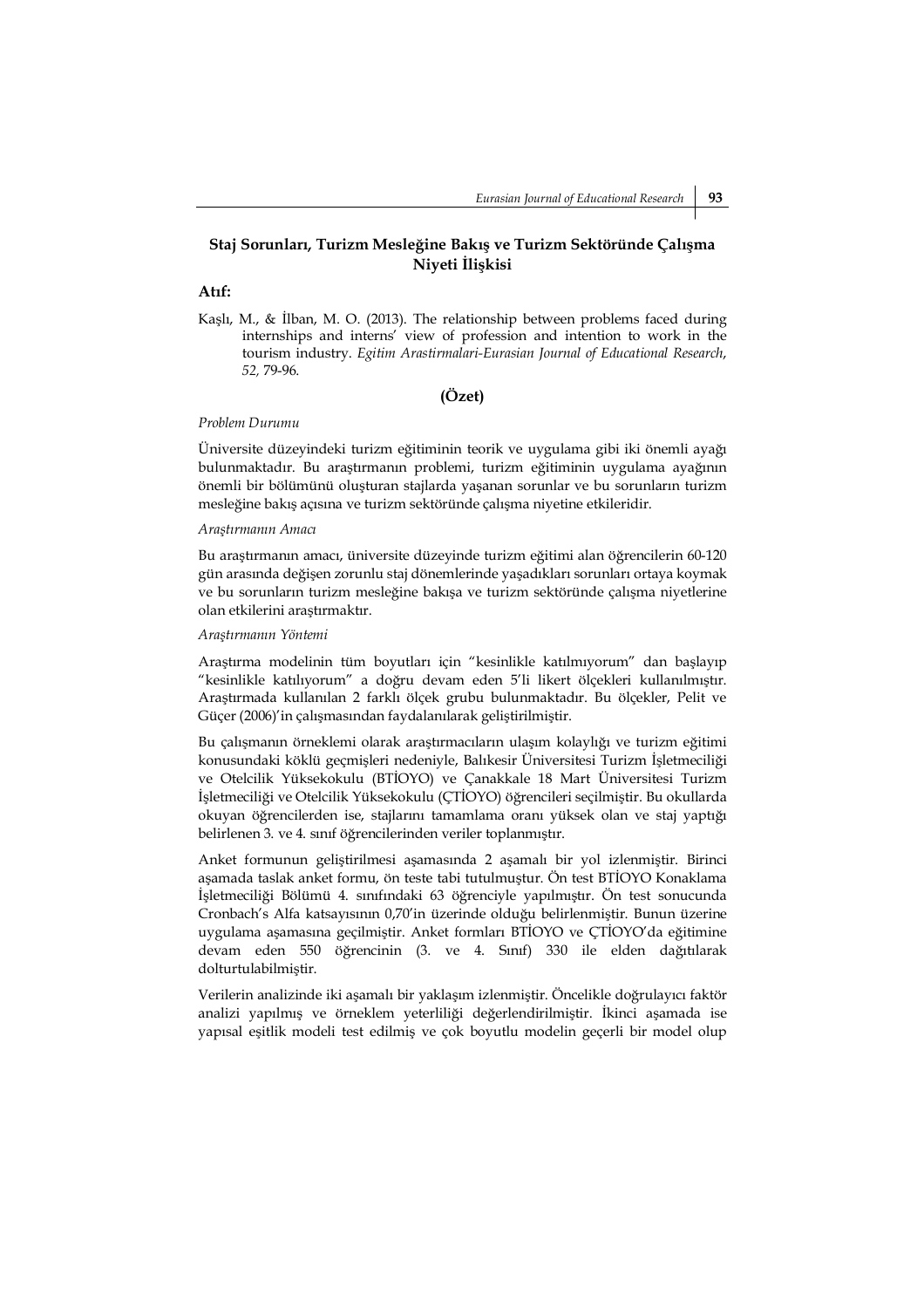olmadığı iyilik uyum değerleriyle analiz edilmiştir. Demografik değişkenlerin değerlendirilmesinde ise frekans ve yüzdelerden yararlanılmıştır.

## *Araştırmanın bulguları*

Staj sorunları ölçeği ve turizm mesleğine bakış ölçeği ilgili ölçme modelini tahmin edebilmek için öncelikle doğrulayıcı faktör analizi (DFA) yapılması öngörülmüştür. Bunun için öncelikle çok değişkenli normallik varsayımı değerlendirilmiştir. Ancak bulgular, ölçme modeli ile ilgili çok değişkenli normallik varsayımının sağlanamadığını gösterdiğinden maksimum olabilirlik yöntemine göre analiz yapılmıştır. Bu yönteme göre yapılan değerlendirmede ölçme modelinin iyilik uyum değerleri: ki-kare/sd 4,85, RMSEA 0,10, NFI 0,878, CFI 0,899, GFI 0,934, AGFI 0,875, PNFI 0,596, IFI 0,900 ve RFI 0,820 olarak belirlenmiştir. İyilik uyum değerlerine bakıldığında modelin kabul edilebilir model olduğu görülmektedir.

Iraksak ve yakınsaklık geçerliliği için Fornell ve Larcker (1981)'in önerdiği metodoloji kullanılmıştır. Buna göre, Tablo 1 ve Tablo 2'de görülmekte olan değerler ölçeklerin ıraksak ve yakınsak geçerlilikleri ile ilgili tüm koşulları sağladığı görülmektedir. Diğer yandan tüm faktörlere ait cronbach's alfa değerlerinin 0.70 değerinden büyük olması ölçeklerin güvenilirliğini ortaya koymaktadır.

Hipotezlerin test edilmesinde yapısal denklem modelleme tekniği kullanılmıştır. Hipotetik ilişkileri kapsayan yapısal modelin LISREL programı ile analizinden elde edilen değerler (X2*/df*: 4,85; GFI: 0.93, AGFI: 0.88; CFI: 0.90) modelin veriye uygunluğuna işaret etmektedir. Değişkenler arasındaki ilişkilere ait standardize edilmiş parametre tahminleri ve modelin değişkenlerdeki açıklayıcılık gücü Tablo 3'de toplulaştırılmıştır. Tablo 3'de de görüldüğü üzere mesleğe bakış açısı, sektörde çalışma niyetini pozitif yönde ve anlamlı bir şekilde etkilemektedir. Bu noktadan hareketle H3 hipotezinin geçerliği kanıtlanmış bulunmaktadır. Staj sorunları ile sektörde çalışma niyeti arasında anlamlı ve negatif yönlü bir ilişki bulunduğuna dair H2 hipotezi ise reddedilmiştir. Staj sorunları ve mesleğe bakış açısı değişkenleri sektörde çalışma niyeti değişkenindeki varyansın %34,2'sini açıklayabilmektedir. Staj sorunları, mesleğe bakış açısını negatif yönde ve anlamlı bir şekilde etkilemektedir. Ulaşılan bulgular H1 hipotezinin geçerli olduğunu ortaya koymaktadır. Staj sorunları değişkeni, mesleğe bakış açısı değişkenindeki varyansın %25,6'sını açıklayabilmektedir.

#### *Araştırmanın Sonuçları ve Önerileri*

Aday işgören olarak nitelendirilebilecek turizm eğitimi alan stajyer öğrencilerin stajlarda yaşadıkları sorunların temel olarak "sektörel bakış ile ilgili sorunlar", "uygulama ile ilgili sorunlar", "olanaklar ile ilgili sorunlar" ve "sistem ile ilgili sorunlar" alt başlıklarında değerlendirilebileceği ortaya çıkmıştır. Yaşanan sorunlara rağmen öğrencilerin staja bakışlarının olumlu olması ve stajın yararları konusunda öğrencilerin tamamına yakınının olumlu görüş bildirmesi dikkat çekici bir bulgudur. Bu sonuç, turizm eğitimi alan bilinçli bir kitlenin varlığını göstermektedir. Araştırma bulguları, stajın insan ilişkileri, koordinasyonlu çalışma ve mesleki açıdan kendine güven kazandırma konusunda önemli katkılarının bulunduğunu, yaşanan olumsuzlukların ise mesleğe ve turizm işletmelerine olan güveni azalttığını